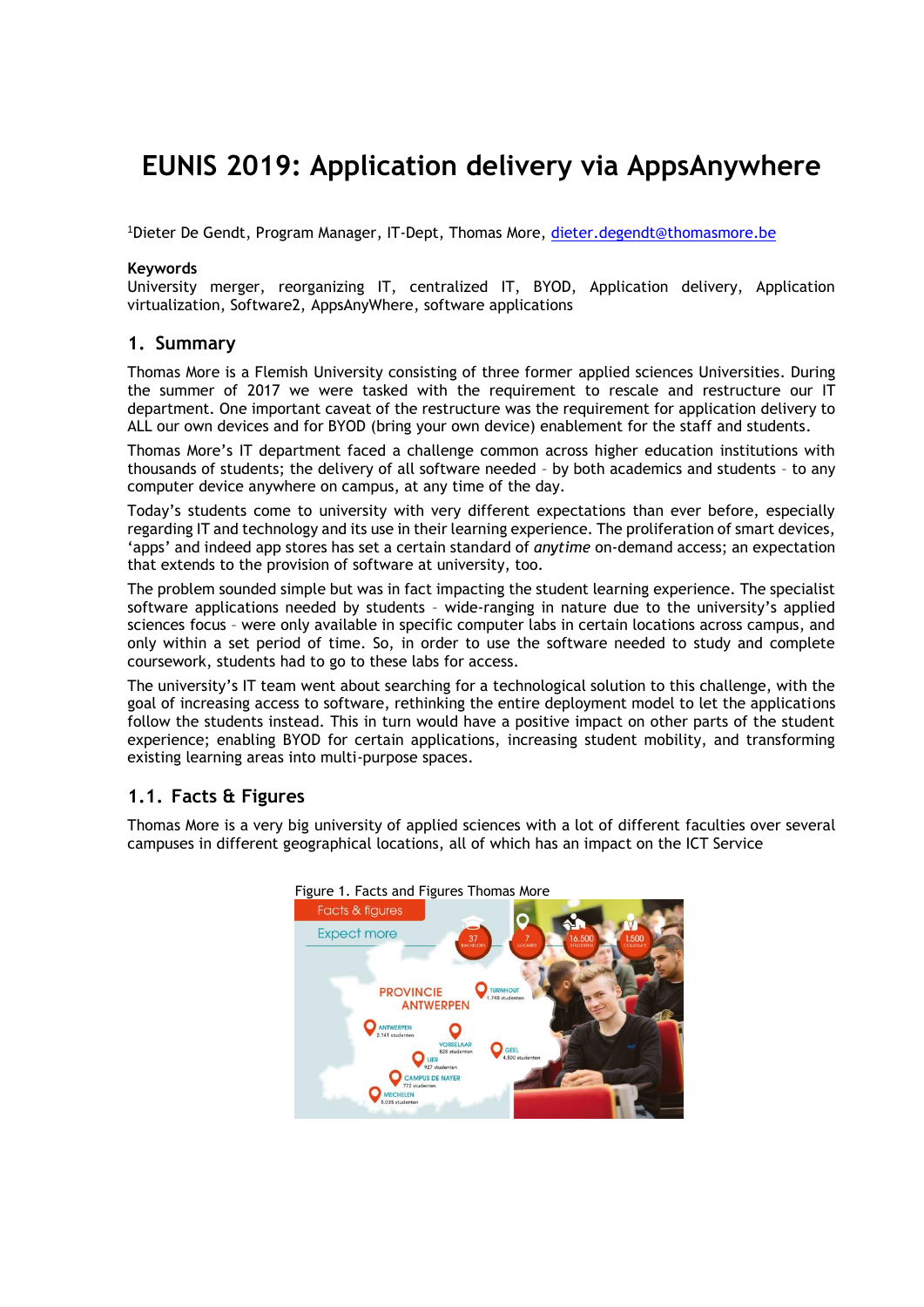# **1.2. ICTS**

When we look in dept to the software or application delivery in Thomas More. ICT Service has to support both Company Devices and Bring your own devices so far as the software is concerned. In total we have ~200 software applications which is a mix of freeware and licensed software and network licensed titles that we have to deliver, support and update on a range of different devices. It was clear to us that we required a solution that could easily manage this process.

# **1.3. The Past**

Historically there were three separate and totally independent organizations who all worked with different technologies and deployment methods which included fat images and WDS, Altiris and Ghost. All different ways to deliver applications or operating systems to managed devices, however none of those technologies were suitable for delivering software to unmanaged devices and using these technologies in isolation meant there was a lot of duplicated effort.

## **1.4. The Requirement**

After the merge we wanted to centralize our IT department and optimize our services as much as we could. We had also reached a point where our infrastructure for managing software delivery was no longer fit for purpose. For example, completion of a new request for a software application by a user was regularly missing SLAs. Sometimes, even after testing, an increasing number of packages are not working after deployment. This is contributing to user dissatisfaction with their IT Service as a whole.

With many ambitions the University had when it came to delivering software to staff and students. Key issues being the ability to:

- Deliver applications to the desktop quickly and efficiently
- Improve timetabling and asset management
- Redistribute software license costs to enable BYOD
- Easily support applications on campus on managed and unmanaged devices
- Focus on proactive student support
- Remove the need for multiple and/or large desktop images

With a focus on the student experience; we needed a solution that was efficient in the way of delivering applications to not only our managed estate but our students unmanaged devices which enabled us to keep tight control over the licenses.

Performance on machines using CAD/GIS/STEM was essential, as we required a method of delivery with no compromises, where the application could be locally executed on the device making use of some of the powerful hardware we had purchased for labs that required heaver weight applications.

We also required a solution that would enable us to make informed decisions of what software titles were being used and by whom; the ability to structure our software purchases more efficiently by knowing how many of these titles were being used and in what quantity.

Finally, an easy way for students and staff to access this large array of software without the need for complicated installation on a University owned device or a student or staff owned device on or off campus with off line access and license control.

We compared a number of possibilities, including Altiris, SCCM and AppsAnywhere and concluded that AppsAnywhere in combination with virtualization technology called Cloudpaging fulfilled all the criteria we were looking for. We engaged an organization called Software2 in the UK, as their product AppsAnywhere had several unique advantages which included but not limited to offline working and multiple delivery methods, which for us are very important.